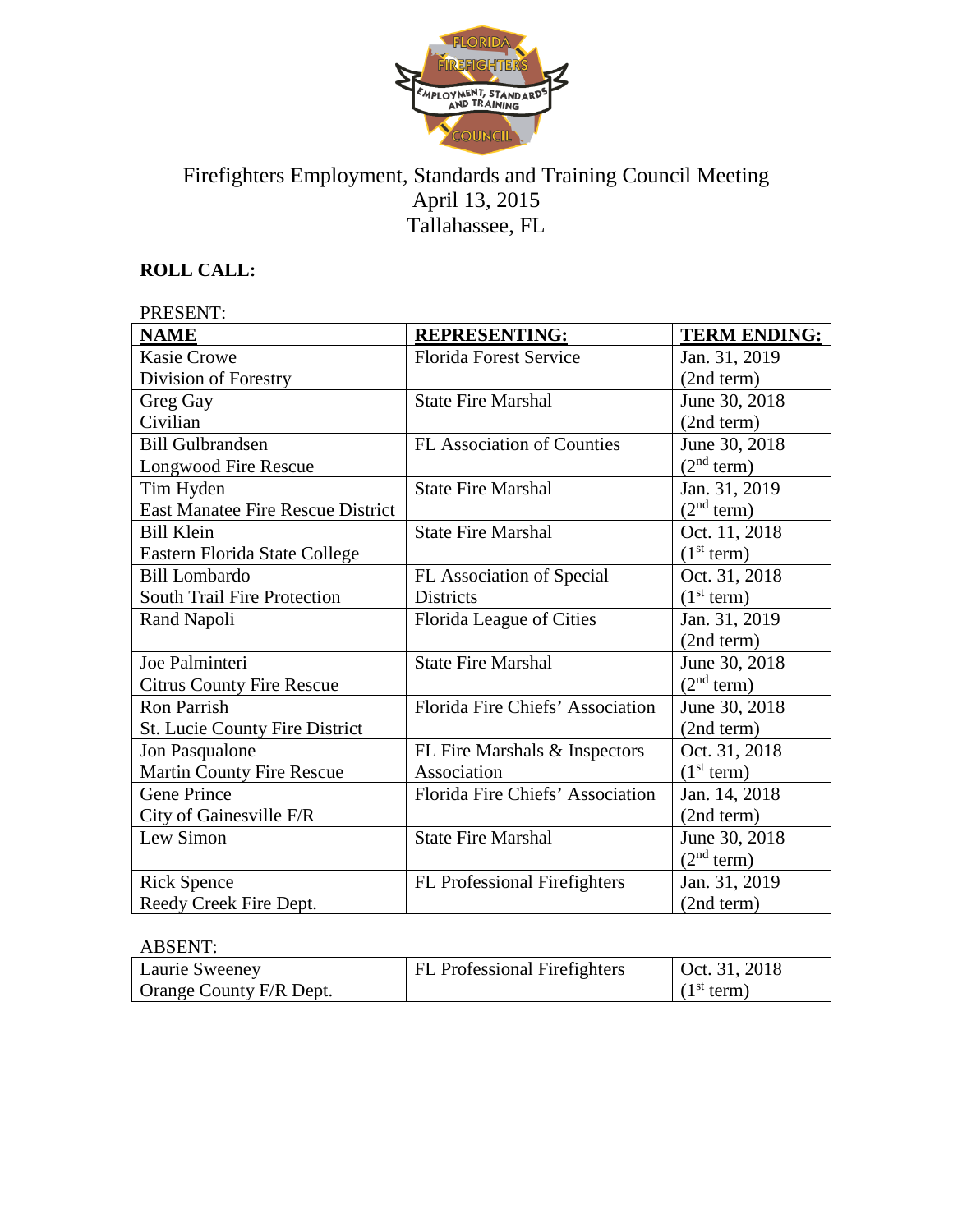The Firefighters Employment, Standards and Training Council meeting was called to order.

**On a motion duly made**, the minutes from the Firefighters Employment, Standards and Training Council meeting held on January 22, 2015 were approved.

### **Motion carried**.

#### **REPORT FROM DIVISION:** *given by Julius Halas, Director*

- Legislative
	- o SB 244 Letter from Council submitted. Now only referencing training hours. Continued commitment to job task analysis, still monitoring Bill.
- Review process for Fire Plans Review
- Blended Program FF/EMT
	- o Have signed MOU
		- Department of Financial Services
		- Department of Health
		- Department of Education
	- o Going through "emergency development process" to expedite for 2015/2016 school year.

#### **REPORT FROM THE BUREAU:** *given by Bill Wentlandt, Bureau Chief*

- Announced the passing of Glenn Gaines, US Deputy Fire Administrator.
- FSFC Personnel Update
	- o Mike Tucker has been appointed Assistant Superintendent.
	- o Dennis Hackett has retired from Standards Section Supervisor.
- Instructor Conference
	- o Highest attendance in last 5 years.
	- o Three key areas
		- Evaluating Instructional Effectiveness
		- Safety/Training
			- Evaluator Workshop
- Volunteer FF
	- o SB 244
	- o Volunteer FF Weekend is being held April  $21 26$ , 2015
	- o Now open to general population
- Job Task Analysis Surveys
	- o Phase 1 Invitation to Firefighters (via email in FCDICE profile)
	- o Phase 2 Public notice (through A-List) inviting Firefighters to participate (providing link)
- Health and Safety Conference December
	- o Call for papers/presentations
- Program Updates
	- o Safety Officer up and running